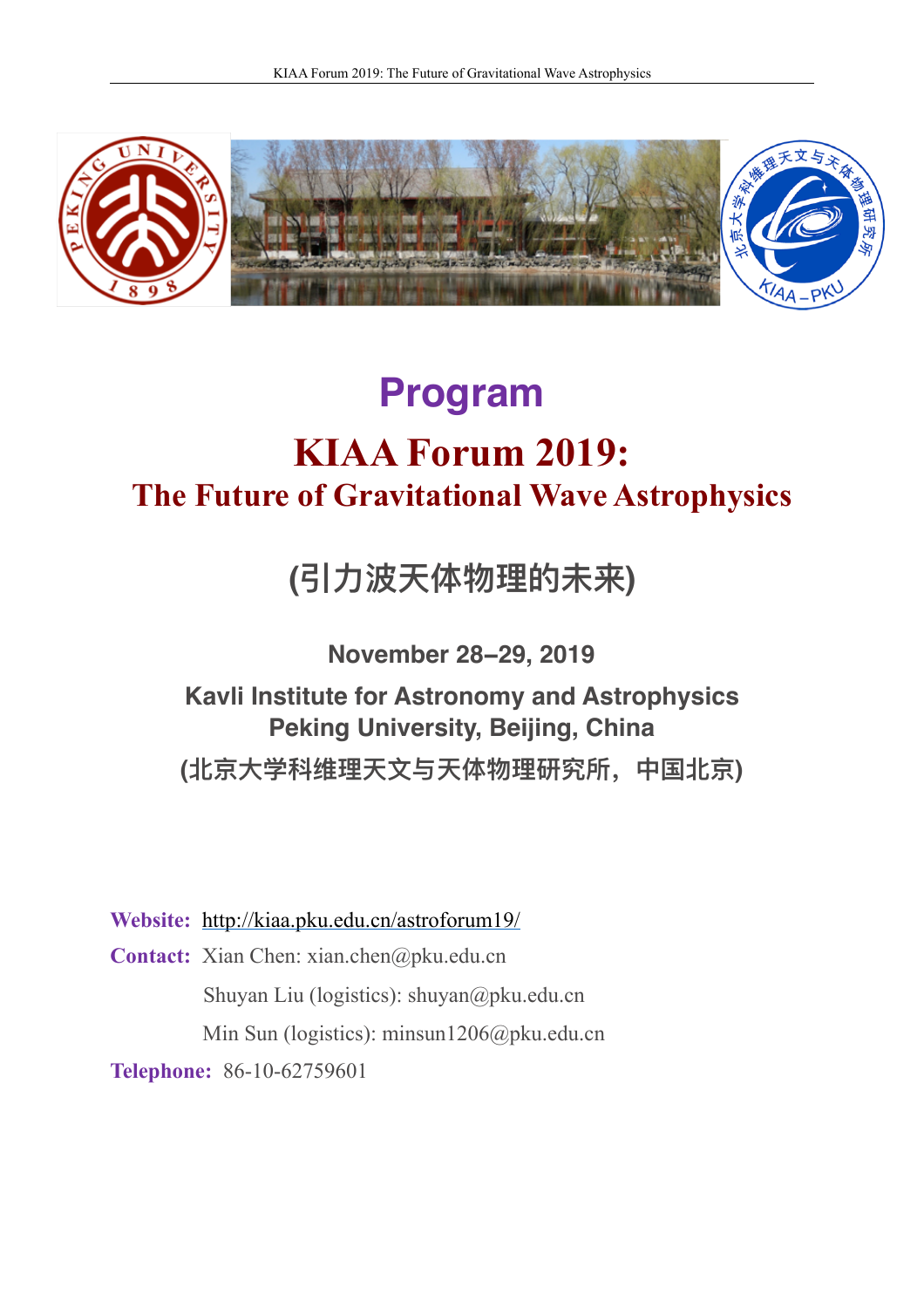### **Program**

#### **November 28 (Thursday)**

| <b>Time</b>                                                               | <b>Title</b>                                                                                                                                           |  |
|---------------------------------------------------------------------------|--------------------------------------------------------------------------------------------------------------------------------------------------------|--|
| 08:30-08:50                                                               | Registration desk opens                                                                                                                                |  |
| 08:50-09:00                                                               | Opening remarks by Prof. Xuebing Wu                                                                                                                    |  |
|                                                                           | Science session: Gravitational wave experiments (I) Chair: Kejia Lee                                                                                   |  |
| 09:00-09:30                                                               | Wei-Tou Ni $(25\text{min} + 5\text{min})$<br>Gravitational Wave Spectrum and the Future Outlook of Middle-<br>Frequency and Low-frequency GW Detection |  |
| 09:30-10:00                                                               | Yi-Ming Hu $(25min + 5min)$<br>Science with the TianQin observatory: Prospects and applications<br>of massive black hole binaries detections           |  |
| 10:00-10:30                                                               | Xilong Fan (25min+5min)<br>A Bayesian approach to multi-messenger astronomy:<br>Identification of gravitational-wave host galaxies                     |  |
| 10:30-11:00                                                               | Meeting photo and coffee break                                                                                                                         |  |
| Science session: Gravitational wave experiments (II) Chair: Wei-Tou Ni    |                                                                                                                                                        |  |
| 11:00-11:30                                                               | Kejia Lee $(25min + 5min)$<br>progress on CPTA                                                                                                         |  |
| 11:30-12:00                                                               | Yan Wang $(25\text{min} + 5\text{min})$<br>Detecting very low frequency GWs with PTA in FAST and SKA<br>era                                            |  |
| 12:00-12:15                                                               | Hang Yu $(12min + 3min)$<br>Astrophysics and cosmology with a deci-hertz gravitational-wave<br>detector: TianGO                                        |  |
| $12:15 - 14:00$                                                           | Lunch                                                                                                                                                  |  |
| Science session: Electro-magnetic counterparts (I) Chair: Shuangnan Zhang |                                                                                                                                                        |  |
| 14:00-14:30                                                               | Weimin Yuan $(25min + 5min)$                                                                                                                           |  |
|                                                                           | Observing possible X-ray radiation associated with BNS GW<br>mergers with Einstein Probe                                                               |  |
| 14:30-15:00                                                               | Shaolin Xiong $(25\text{min} + 5\text{min})$<br>Gravitational wave high-energy electromagnetic counterpart and<br><b>GECAM</b>                         |  |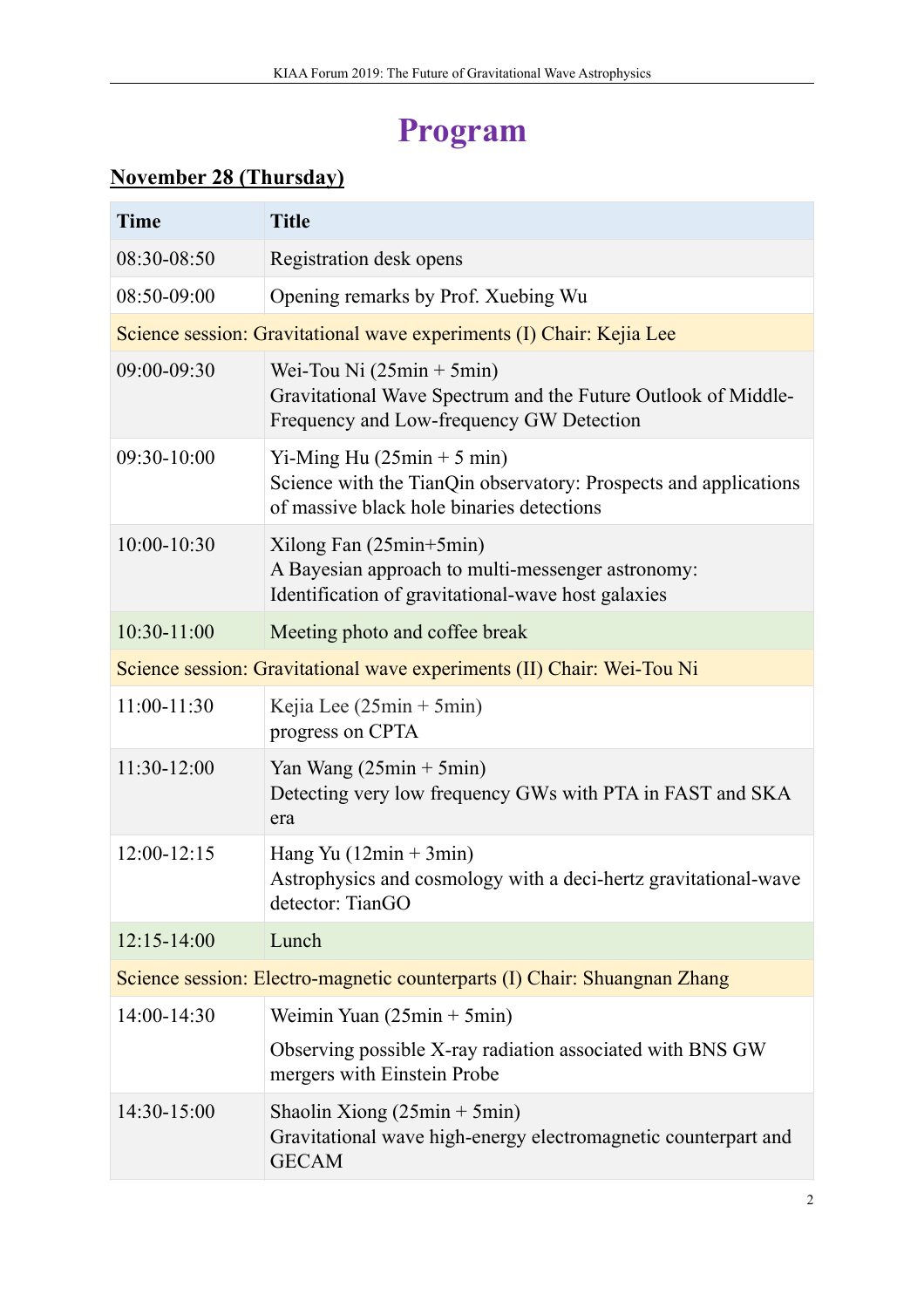| 15:00-15:30                                                            | Hui Sun $(25\text{min} + 5\text{min})$<br>A unified binary neutron star merger magnetar model for the<br>Chandra X-ray transients CDF-S XT1 and XT2 |  |
|------------------------------------------------------------------------|-----------------------------------------------------------------------------------------------------------------------------------------------------|--|
| 15:30-15:45                                                            | Xianggao Wang $(12min + 3min)$<br>The peculiar GRB 171205A and recently GRB follow up                                                               |  |
| 15:45-16:15                                                            | Coffee break                                                                                                                                        |  |
| Science session: Electro-magnetic counterparts (II) Chair: Weimin Yuan |                                                                                                                                                     |  |
| 16:15-16:45                                                            | Shuang-Nan Zhang $(25min + 5min)$<br>Black hole mergers are expected not to produce EM radiation, but<br>why and why no references?                 |  |
| $16:45-17:15$                                                          | Yunwei Yu $(25\text{min} + 5\text{min})$<br>The kilonova and afterglow emission of NSMs and their implicati<br>ons                                  |  |
| 17:15-17:45                                                            | He Gao $(25min + 5min)$<br>Constraint on the neutron star maximum mass with NS-NS<br>merger                                                         |  |
| 17:45-18:00                                                            | Shuang Du $(12min + 3min)$<br>What can GRB internal plateaus tell us?                                                                               |  |
| 18:30-20:30                                                            | Banquet (at KIAA)                                                                                                                                   |  |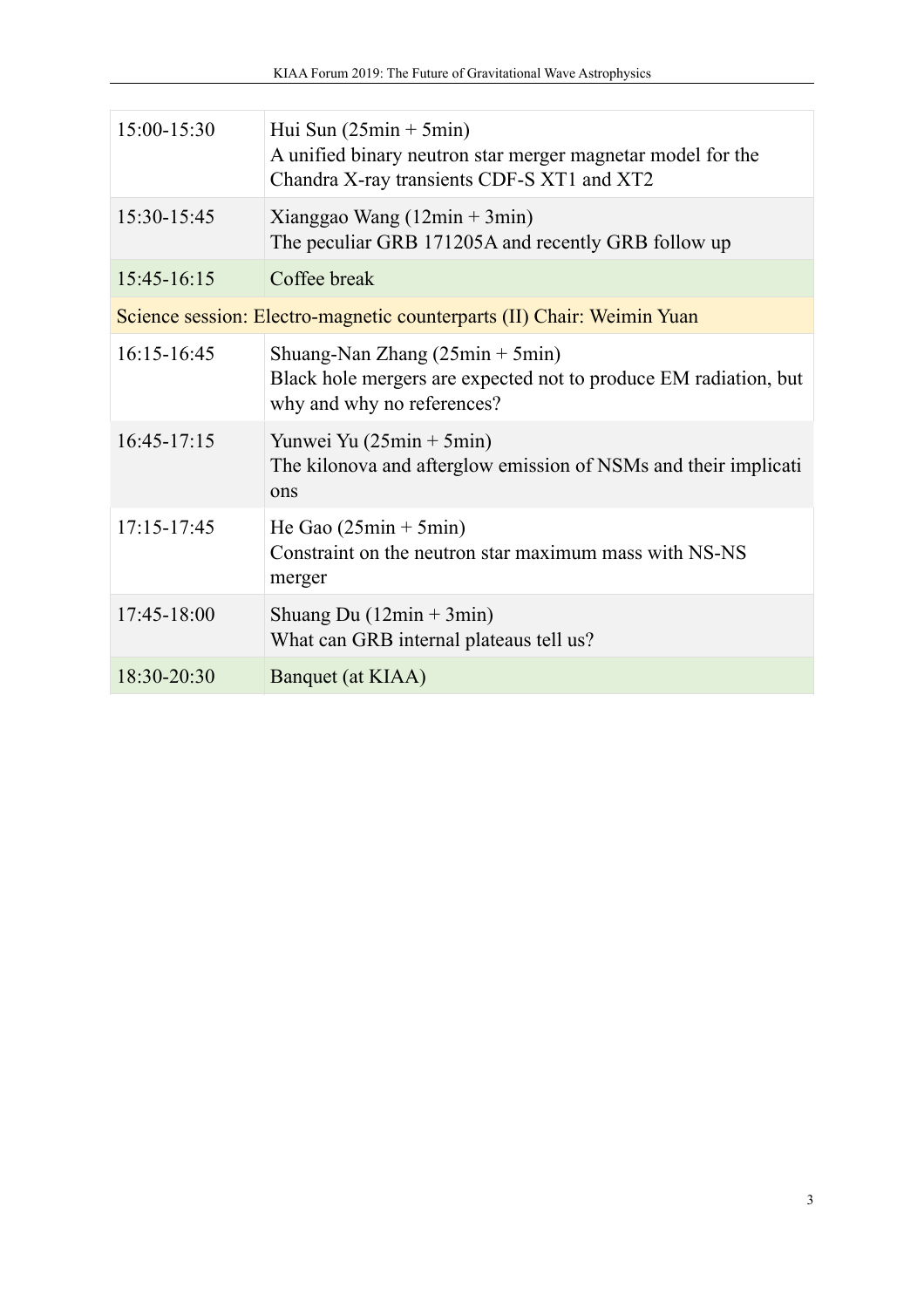#### **November 29 (Friday)**

| <b>Time</b>                                                                 | <b>Title</b>                                                                                                                                      |  |
|-----------------------------------------------------------------------------|---------------------------------------------------------------------------------------------------------------------------------------------------|--|
| Science session: Fundamental physics and cosmology (I) Chair: Lijing Shao   |                                                                                                                                                   |  |
| 09:00-09:30                                                                 | Rong-Gen Cai (25min + 5min)<br>Primordial black holes and induced gravitational waves by scalar<br>perturbation                                   |  |
| 09:30-10:00                                                                 | Qing-Guo Huang (25min + 5min)                                                                                                                     |  |
|                                                                             | Primordial Black Hole Dark Matter                                                                                                                 |  |
| 10:00-10:15                                                                 | Yun-Long Zhang $(12min + 3min)$<br>Gravitational wave signals from axion cloud collapse                                                           |  |
| 10:15-10:45                                                                 | Coffee break                                                                                                                                      |  |
| Science session: Fundamental physics and cosmology (II) Chair: Rong-Gen Cai |                                                                                                                                                   |  |
| $10:45-11:15$                                                               | Bin Chen $(25min + 5min)$<br>Spin and Quadrupole Couplings of IMRACs                                                                              |  |
| $11:15 - 11:30$                                                             | Jing Wang $(12min + 3min)$<br>Quantum Effects of Gravitational Waves from Inspiraling<br>Neitron-star Binaries and Masses of Gravitational Quanta |  |
| 11:30-11:45                                                                 | Shaoqi Hou $(12min + 3min)$<br>Gravitational Lensing of Gravitational Waves: Rotation of<br><b>Polarization Plane</b>                             |  |
| $11:45-12:00$                                                               | Poster session (Each presentation less than 2 mimues)                                                                                             |  |
| $12:00-14:00$                                                               | Lunch                                                                                                                                             |  |
|                                                                             | Science session: Astrophysics (I) Chair: Kohei Inayoshi                                                                                           |  |
| 14:00-14:30                                                                 | Youjun Lu (25min + 5min)<br>Prospects on multiwavelength GW observations: stellar mass<br>binary coalescence and GW background                    |  |
| 14:30-15:00                                                                 | Rainer Spurzem $(25min + 5min)$<br>The Search for Black Holes and Gravitational Waves using<br>Supercomputers                                     |  |
| 15:00-15:15                                                                 | Yun Fang $(12min + 3min)$<br>Dynamics of compact binaries revolving around a spinning<br>SMBH and the astrophysical applications                  |  |
| $15:15-15:30$                                                               | Alejandro Torres Orjuela ( $12min + 3min$ )<br><b>Gravitational Waves from Moving Sources</b>                                                     |  |